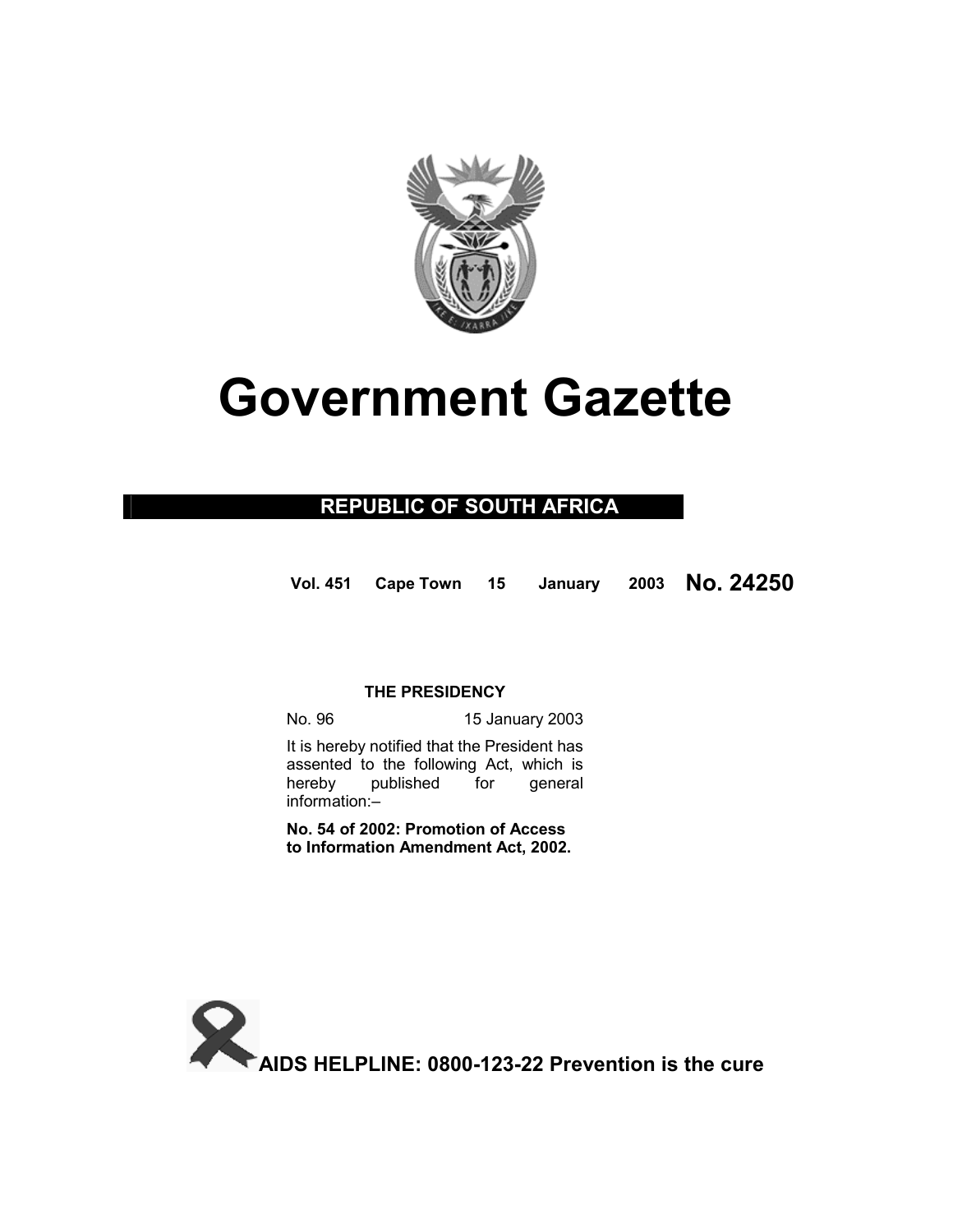| No. 24250        |  | <b>GOVERNMENT GAZETTE, 15 JANUARY 2003</b>                                            |
|------------------|--|---------------------------------------------------------------------------------------|
| Act No. 54, 2002 |  | PROMOTION OF ACCESS TO INFORMATION<br>AMENDMENT ACT, 2002                             |
|                  |  | <b>GENERAL EXPLANATORY NOTE:</b>                                                      |
|                  |  | Words in bold type in square brackets indicate omissions from<br>existing enactments. |
|                  |  | Words underlined with a solid line indicate insertions in<br>existing enactments.     |

*(English text signed by the President.) (Assented to 30 December 2002.)* 

# **ACT**

**To** amend the Promotion of Access to Information Act, 2000, **so as** to amend a definition and to provide for the training of presiding officers in the magistrates' courts for purposes of the Act; and to provide for matters connected therewith.

**BE** IT ENACTED by the Parliament of the Republic of South Africa, as follows: follows:-

#### Amendment of section 1 of Act 2 of 2000, as amended by section 21 of Act 42 of 2001

**1.** Section 1 of the Promotion of Access to Information Act, 2000, is hereby amended by the substitution for the definition of "court" of the following definition: 5

" 'court' means-

- (a) the Constitutional Court acting in terms of section  $167(6)(a)$  of the Constitution; or
- *(b)* (i) a High Court or another court of similar status; or

(ii) a Magistrate's Court, either generally or in respect of a specified class of 10 decisions in terms of this Act, designated by the Minister by notice in the Gazette and presided over by a magistrate or an additional magistrate designated in [writing **by** the Minister after consultation with the Magistrates Commission] terms of section 91A.

within whose area of jurisdiction- $\frac{15}{25}$ 

- *(aa)* the decision of the information officer or relevant authority of the public body or the head of a private body has been taken;
- *(bb)* the public body or private body concerned has its principal place of administration or business: or
- *(cc)* the requester or third party concerned is domiciled or ordinarily 20 resident;".

#### Insertion of section 91A in Act 2 of 2000

2. The following section is hereby inserted after section 91 of the Promotion of Access to Information Act, 2000:

#### "Designation and training of presiding officers *25*

**91A.** (1) (a) The head of an administrative region defined in section 1 of the Magistrates' Courts Act, 1944 (Act No. *32* of 1944), must, subject to subsection (2), designate in writing any magistrate or additional magistrate